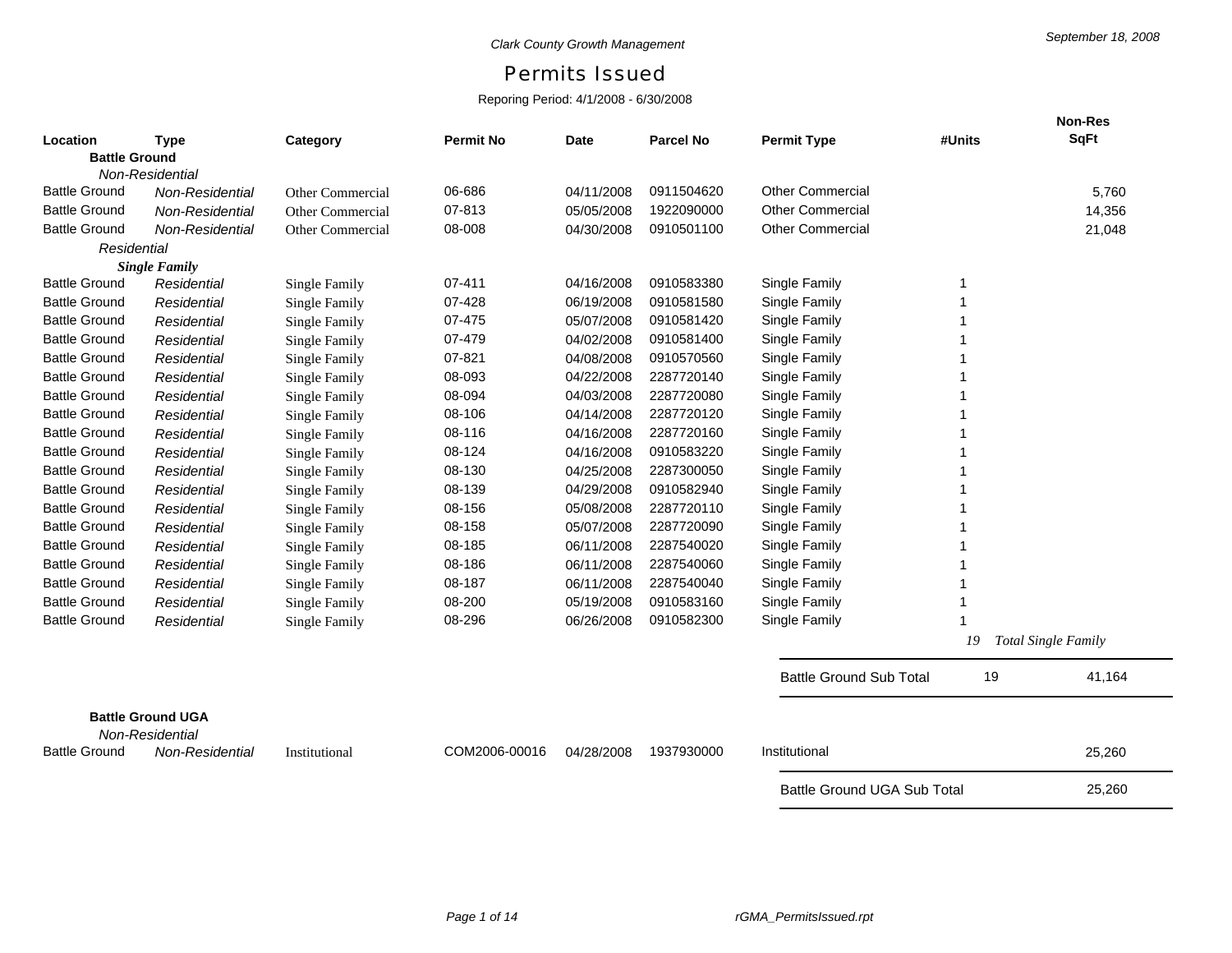| <b>Type</b>          | Category      | <b>Permit No</b> | Date       | <b>Parcel No</b> | <b>Permit Type</b> | #Units | <b>Non-Res</b><br><b>SqFt</b> |
|----------------------|---------------|------------------|------------|------------------|--------------------|--------|-------------------------------|
| Camas                |               |                  |            |                  |                    |        |                               |
| Residential          |               |                  |            |                  |                    |        |                               |
| <b>Single Family</b> |               |                  |            |                  |                    |        |                               |
| Residential          | Single Family | 08-00085         | 05/30/2008 | 1277440120       | Single Family      |        |                               |
| Residential          | Single Family | 08-00196         | 04/08/2008 | 1781100020       | Single Family      |        |                               |
| Residential          | Single Family | 08-025181        | 04/08/2008 | 1781100040       | Single Family      |        |                               |
|                      |               |                  |            |                  |                    |        | <b>Total Single Family</b>    |
|                      |               |                  |            |                  | Camas Sub Total    | 3      | 0                             |
|                      |               |                  |            |                  |                    |        |                               |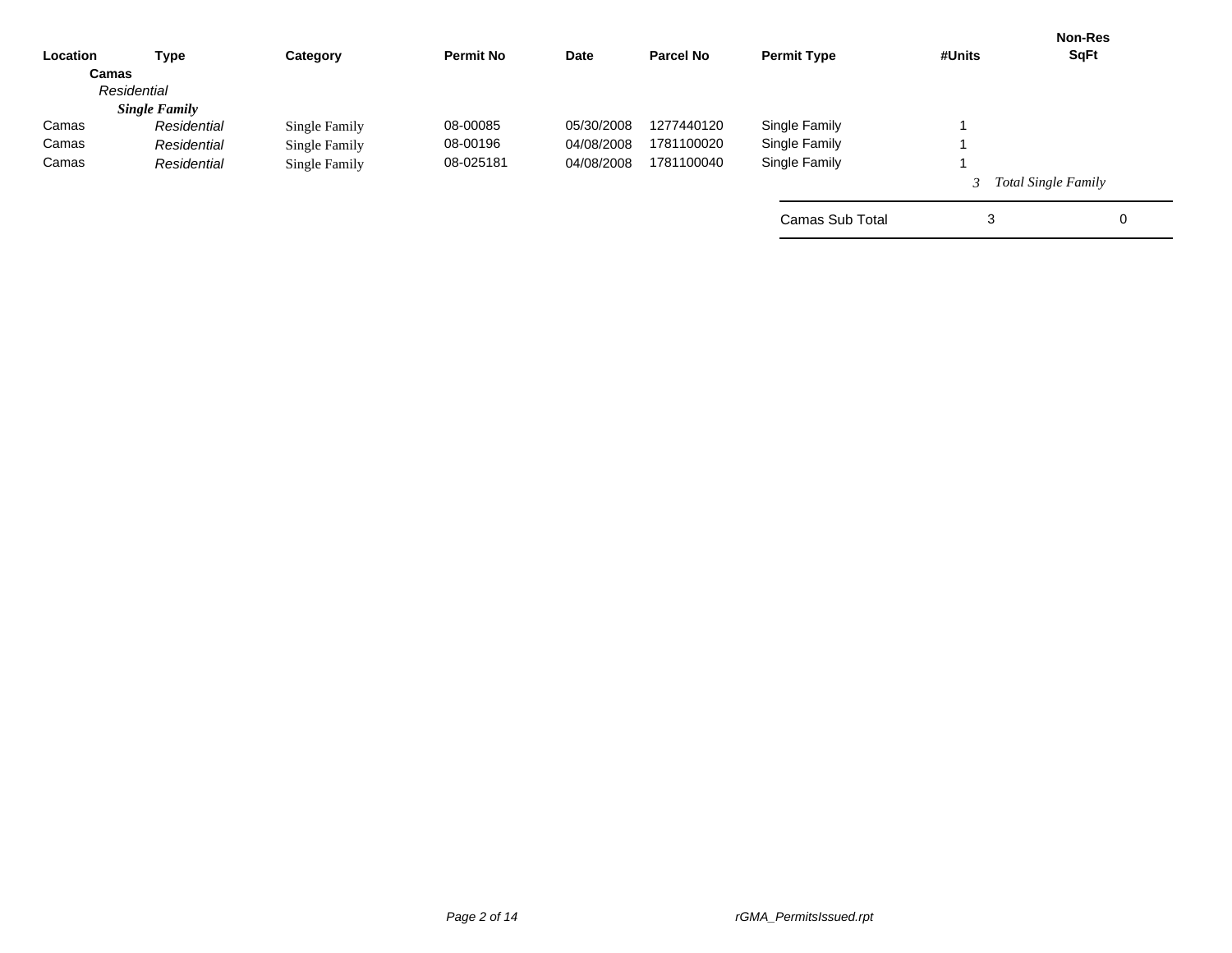| Location         | Type                 | Category      | <b>Permit No</b> | Date       | <b>Parcel No</b> | <b>Permit Type</b>  | #Units | <b>Non-Res</b><br><b>SqFt</b> |
|------------------|----------------------|---------------|------------------|------------|------------------|---------------------|--------|-------------------------------|
| <b>La Center</b> |                      |               |                  |            |                  |                     |        |                               |
|                  | Residential          |               |                  |            |                  |                     |        |                               |
|                  | <b>Single Family</b> |               |                  |            |                  |                     |        |                               |
| La Center        | Residential          | Single Family | 800000745        | 04/08/2008 | 2589050700       | Single Family       |        |                               |
| La Center        | Residential          | Single Family | 800000758        | 06/09/2008 | 2589050320       | Single Family       |        |                               |
|                  |                      |               |                  |            |                  |                     |        | <b>Total Single Family</b>    |
|                  |                      |               |                  |            |                  | La Center Sub Total | 2      | 0                             |
|                  |                      |               |                  |            |                  |                     |        |                               |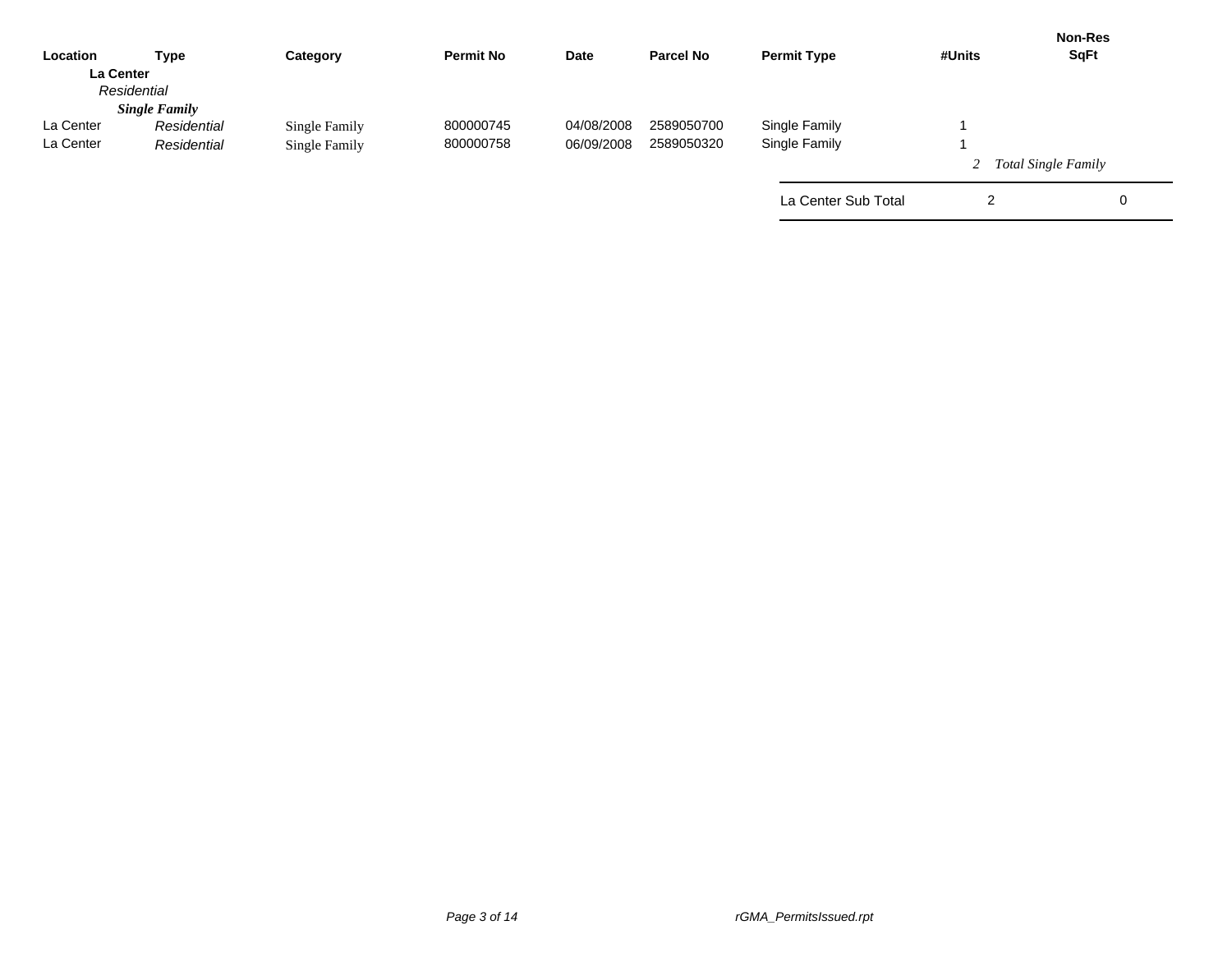|            |                      |               |                  |            |                  |                      |        | <b>Non-Res</b>      |
|------------|----------------------|---------------|------------------|------------|------------------|----------------------|--------|---------------------|
| Location   | Type                 | Category      | <b>Permit No</b> | Date       | <b>Parcel No</b> | <b>Permit Type</b>   | #Units | SqFt                |
| Ridgefield |                      |               |                  |            |                  |                      |        |                     |
|            | Residential          |               |                  |            |                  |                      |        |                     |
|            | <b>Single Family</b> |               |                  |            |                  |                      |        |                     |
| Ridgefield | Residential          | Single Family | BLD-08-0022      | 05/21/2008 | 2137510000       | Single Family        |        |                     |
| Ridgefield | Residential          | Single Family | BLD-08-0023      | 05/21/2008 | 2137510000       | Single Family        |        |                     |
| Ridgefield | Residential          | Single Family | BLD-08-0024      | 05/21/2008 | 2137510000       | Single Family        |        |                     |
| Ridgefield | Residential          | Single Family | BLD-08-0025      | 05/21/2008 | 2137510000       | Single Family        |        |                     |
| Ridgefield | Residential          | Single Family | BLD-08-0026      | 05/21/2008 | 2137510000       | Single Family        |        |                     |
| Ridgefield | Residential          | Single Family | BLD-08-0027      | 05/21/2008 | 2137510000       | Single Family        |        |                     |
| Ridgefield | Residential          | Single Family | BLD-08-0028      | 05/21/2008 | 2137510000       | Single Family        |        |                     |
| Ridgefield | Residential          | Single Family | BLD-08-0035      | 05/08/2008 | 0683182100       | Single Family        |        |                     |
| Ridgefield | Residential          | Single Family | BLD-08-0037      | 05/14/2008 | 2200321440       | Single Family        |        |                     |
| Ridgefield | Residential          | Single Family | BLD-08-0057      | 06/10/2008 | 2138082960       | Single Family        |        |                     |
| Ridgefield | Residential          | Single Family | BLD-08-0059      | 06/27/2008 | 0683760000       | Single Family        |        |                     |
| Ridgefield | Residential          | Single Family | BLD-08-0061      | 06/27/2008 | 2200321980       | Single Family        |        |                     |
|            |                      |               |                  |            |                  |                      | 12     | Total Single Family |
|            |                      |               |                  |            |                  | Ridgefield Sub Total | 12     | 0                   |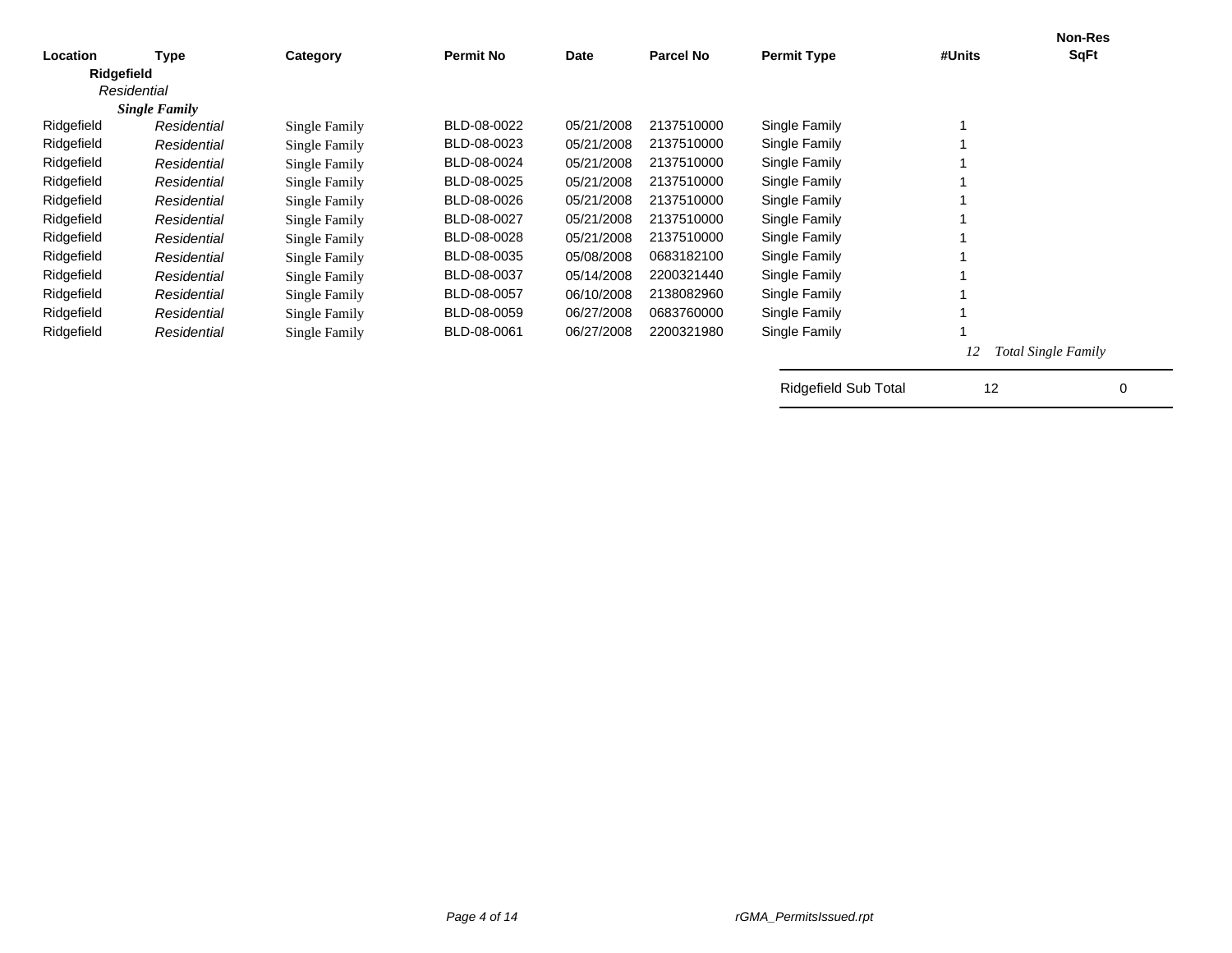|           |                      |                          |                  |             |                  |                          |        | <b>Non-Res</b>     |
|-----------|----------------------|--------------------------|------------------|-------------|------------------|--------------------------|--------|--------------------|
| Location  | <b>Type</b>          | Category                 | <b>Permit No</b> | <b>Date</b> | <b>Parcel No</b> | <b>Permit Type</b>       | #Units | <b>SqFt</b>        |
| Vancouver |                      |                          |                  |             |                  |                          |        |                    |
|           | Non-Residential      |                          |                  |             |                  |                          |        |                    |
| Vancouver | Non-Residential      | <b>Commercial Retail</b> | COM2007-00282    | 06/02/2008  | 1150900100       | <b>Commercial Retail</b> |        | 338,016            |
| Vancouver | Non-Residential      | <b>Commercial Retail</b> | COM2007-00382    | 04/04/2008  | 1766300000       | <b>Commercial Retail</b> |        | 3,274              |
| Vancouver | Non-Residential      | <b>Commercial Retail</b> | COM2007-00534    | 04/23/2008  | 1645630000       | <b>Commercial Retail</b> |        | 215,904            |
| Vancouver | Non-Residential      | <b>Commercial Retail</b> | COM2007-00535    | 04/23/2008  | 1645630000       | <b>Commercial Retail</b> |        | 215,904            |
| Vancouver | Non-Residential      | <b>Commercial Retail</b> | COM2008-00022    | 04/14/2008  | 1765950000       | <b>Commercial Retail</b> |        | 483,000            |
| Vancouver | Non-Residential      | <b>Commercial Retail</b> | COM2008-00038    | 04/30/2008  | 1150620500       | <b>Commercial Retail</b> |        | 22,467             |
| Vancouver | Non-Residential      | <b>Commercial Retail</b> | COM2008-00157    | 05/27/2008  | 1765960000       | <b>Commercial Retail</b> |        | 570,637            |
| Vancouver | Non-Residential      | Industrial               | COM2008-00057    | 05/27/2008  | 1077400000       | Industrial               |        | 2,690,719          |
| Vancouver | Non-Residential      | Other Commercial         | COM2007-00229    | 05/05/2008  | 1591460000       | <b>Other Commercial</b>  |        | 9,936              |
| Vancouver | Non-Residential      | Other Commercial         | COM2007-00328    | 04/30/2008  | 0379101850       | <b>Other Commercial</b>  |        | 7,432              |
| Vancouver | Non-Residential      | Other Commercial         | COM2007-00581    | 05/06/2008  | 1605620000       | <b>Other Commercial</b>  |        | 152,919            |
|           | Residential          |                          |                  |             |                  |                          |        |                    |
|           | Multi-Family         |                          |                  |             |                  |                          |        |                    |
| Vancouver | Residential          | Multi-Family             | MFR2008-00079    | 05/19/2008  | 1638280000       | Multi-Family             | 8      |                    |
|           |                      |                          |                  |             |                  |                          | 8      | Total Multi-Family |
|           | <b>Single Family</b> |                          |                  |             |                  |                          |        |                    |
| Vancouver | Residential          | Additions                | RES2008-00225    | 05/23/2008  | 1226260000       | Additions                |        |                    |
| Vancouver | Residential          | Additions                | RES2008-00235    | 06/19/2008  | 0535000000       | Additions                |        |                    |
| Vancouver | Residential          | Single Family            | SFR2007-00187    | 04/23/2008  | 1775040320       | Single Family            |        |                    |
| Vancouver | Residential          | <b>Single Family</b>     | SFR2007-00301    | 05/21/2008  | 1656761040       | Single Family            |        |                    |
| Vancouver | Residential          | <b>Single Family</b>     | SFR2007-00302    | 05/21/2008  | 1656761060       | Single Family            |        |                    |
| Vancouver | Residential          | <b>Single Family</b>     | SFR2007-00303    | 05/21/2008  | 1656761080       | Single Family            |        |                    |
| Vancouver | Residential          | <b>Single Family</b>     | SFR2007-00311    | 05/21/2008  | 1656761020       | Single Family            |        |                    |
| Vancouver | Residential          | Single Family            | SFR2007-00502    | 04/07/2008  | 1586910400       | Single Family            |        |                    |
| Vancouver | Residential          | Single Family            | SFR2007-00503    | 04/07/2008  | 1586910380       | Single Family            |        |                    |
| Vancouver | Residential          | <b>Single Family</b>     | SFR2007-00504    | 04/07/2008  | 1586910420       | Single Family            |        |                    |
| Vancouver | Residential          | Single Family            | SFR2007-00580    | 06/02/2008  | 1099360640       | Single Family            |        |                    |
| Vancouver | Residential          | Single Family            | SFR2007-00582    | 06/05/2008  | 0581800000       | Single Family            |        |                    |
| Vancouver | Residential          | <b>Single Family</b>     | SFR2008-00029    | 04/07/2008  | 1266940040       | Single Family            |        |                    |
| Vancouver | Residential          | <b>Single Family</b>     | SFR2008-00030    | 04/30/2008  | 1014037080       | Single Family            |        |                    |
| Vancouver | Residential          | <b>Single Family</b>     | SFR2008-00037    | 05/12/2008  | 0997752280       | Single Family            |        |                    |
| Vancouver | Residential          | Single Family            | SFR2008-00038    | 05/12/2008  | 0997752290       | Single Family            |        |                    |
| Vancouver | Residential          | Single Family            | SFR2008-00039    | 05/12/2008  | 0997752300       | Single Family            |        |                    |
| Vancouver | Residential          | <b>Single Family</b>     | SFR2008-00047    | 04/25/2008  | 1014036380       | Single Family            |        |                    |
| Vancouver | Residential          | Single Family            | SFR2008-00058    | 06/04/2008  | 1014036800       | Single Family            |        |                    |
| Vancouver | Residential          | Single Family            | SFR2008-00064    | 06/10/2008  | 1642560280       | Single Family            |        |                    |
| Vancouver | Residential          | Single Family            | SFR2008-00066    | 05/29/2008  | 1014036300       | Single Family            |        |                    |
| Vancouver | Residential          | Single Family            | SFR2008-00067    | 04/01/2008  | 1637180020       | Single Family            |        |                    |
| Vancouver | Residential          | Single Family            | SFR2008-00068    | 05/02/2008  | 1095839520       | Single Family            |        |                    |
| Vancouver | Residential          | Single Family            | SFR2008-00095    | 05/19/2008  | 1014035820       | Single Family            |        |                    |
| Vancouver | Residential          | <b>Single Family</b>     | SFR2008-00096    | 05/29/2008  | 1014035760       | Single Family            |        |                    |
| Vancouver | Residential          | Single Family            | SFR2008-00105    | 04/14/2008  | 1649240300       | Single Family            |        |                    |
|           |                      |                          |                  |             |                  |                          |        |                    |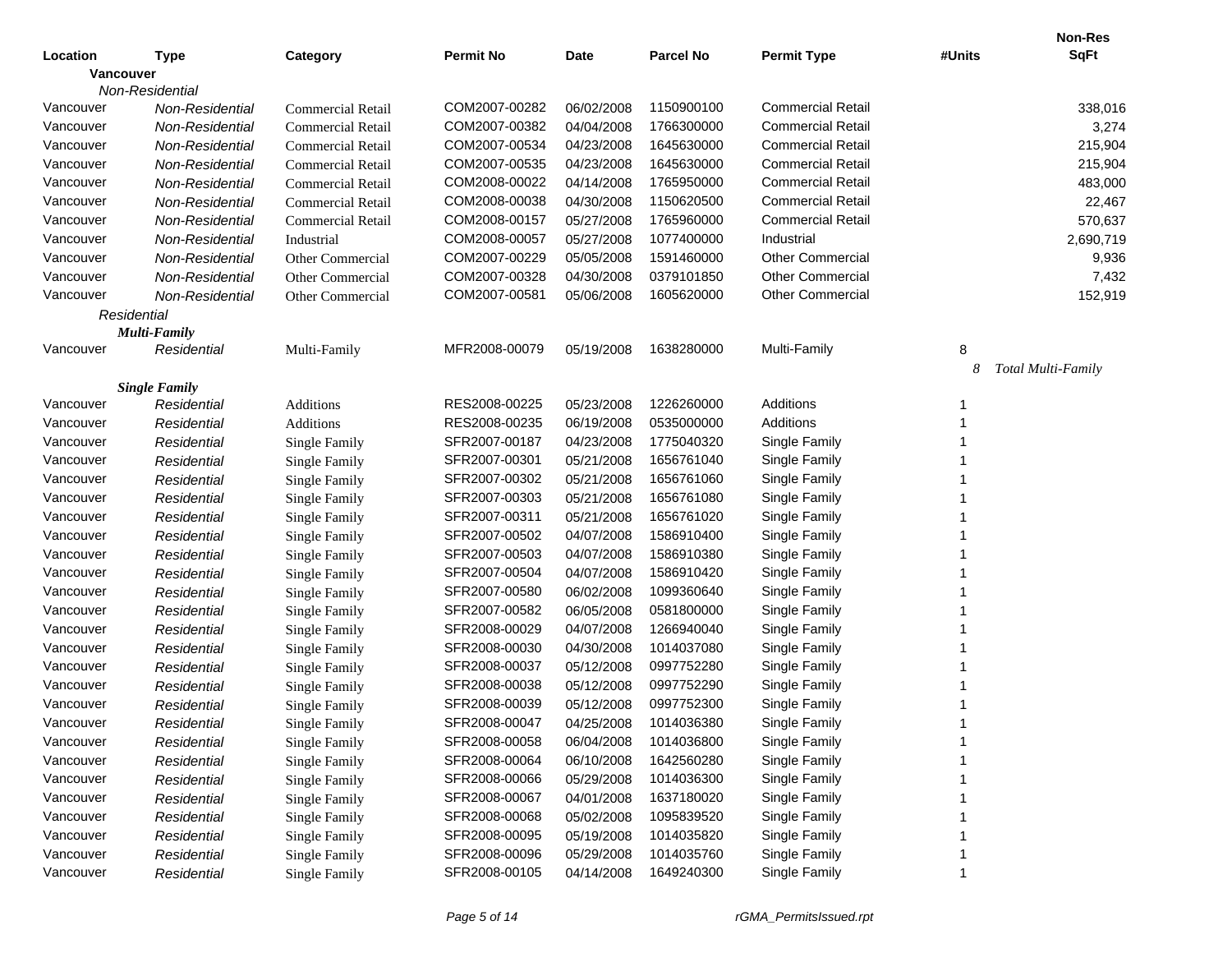|                  |                      |                      |                  |            |                  |                    |        | <b>Non-Res</b> |
|------------------|----------------------|----------------------|------------------|------------|------------------|--------------------|--------|----------------|
| Location         | <b>Type</b>          | Category             | <b>Permit No</b> | Date       | <b>Parcel No</b> | <b>Permit Type</b> | #Units | <b>SqFt</b>    |
| <b>Vancouver</b> |                      |                      |                  |            |                  |                    |        |                |
| Residential      |                      |                      |                  |            |                  |                    |        |                |
|                  | <b>Single Family</b> |                      |                  |            |                  |                    |        |                |
| Vancouver        | Residential          | Single Family        | SFR2008-00106    | 04/18/2008 | 1099510740       | Single Family      | -1     |                |
| Vancouver        | Residential          | <b>Single Family</b> | SFR2008-00107    | 04/18/2008 | 1099510720       | Single Family      |        |                |
| Vancouver        | Residential          | <b>Single Family</b> | SFR2008-00108    | 04/23/2008 | 1097301080       | Single Family      |        |                |
| Vancouver        | Residential          | <b>Single Family</b> | SFR2008-00109    | 04/15/2008 | 1097300440       | Single Family      |        |                |
| Vancouver        | Residential          | <b>Single Family</b> | SFR2008-00111    | 04/16/2008 | 1497520190       | Single Family      |        |                |
| Vancouver        | Residential          | <b>Single Family</b> | SFR2008-00112    | 04/16/2008 | 1497520280       | Single Family      |        |                |
| Vancouver        | Residential          | <b>Single Family</b> | SFR2008-00114    | 06/16/2008 | 0357707330       | Single Family      |        |                |
| Vancouver        | Residential          | <b>Single Family</b> | SFR2008-00118    | 04/15/2008 | 1097300400       | Single Family      |        |                |
| Vancouver        | Residential          | <b>Single Family</b> | SFR2008-00119    | 04/28/2008 | 1099511800       | Single Family      |        |                |
| Vancouver        | Residential          | <b>Single Family</b> | SFR2008-00120    | 04/28/2008 | 1099511780       | Single Family      |        |                |
| Vancouver        | Residential          | <b>Single Family</b> | SFR2008-00121    | 04/17/2008 | 1640900220       | Single Family      |        |                |
| Vancouver        | Residential          | Single Family        | SFR2008-00122    | 04/15/2008 | 1097300660       | Single Family      |        |                |
| Vancouver        | Residential          | <b>Single Family</b> | SFR2008-00123    | 05/22/2008 | 1642250160       | Single Family      |        |                |
| Vancouver        | Residential          | Single Family        | SFR2008-00125    | 04/24/2008 | 1627071060       | Single Family      |        |                |
| Vancouver        | Residential          | <b>Single Family</b> | SFR2008-00126    | 05/05/2008 | 1637181600       | Single Family      |        |                |
| Vancouver        | Residential          | <b>Single Family</b> | SFR2008-00127    | 04/23/2008 | 1097300600       | Single Family      |        |                |
| Vancouver        | Residential          | Single Family        | SFR2008-00129    | 06/27/2008 | 1649240220       | Single Family      |        |                |
| Vancouver        | Residential          | <b>Single Family</b> | SFR2008-00130    | 05/12/2008 | 1095839500       | Single Family      |        |                |
| Vancouver        | Residential          | Single Family        | SFR2008-00131    | 05/27/2008 | 1637181300       | Single Family      |        |                |
| Vancouver        | Residential          | <b>Single Family</b> | SFR2008-00132    | 05/05/2008 | 1637181320       | Single Family      |        |                |
| Vancouver        | Residential          | Single Family        | SFR2008-00133    | 06/05/2008 | 1666130000       | Single Family      |        |                |
| Vancouver        | Residential          | <b>Single Family</b> | SFR2008-00134    | 05/28/2008 | 1007210000       | Single Family      |        |                |
| Vancouver        | Residential          | Single Family        | SFR2008-00135    | 05/28/2008 | 1007210050       | Single Family      |        |                |
| Vancouver        | Residential          | <b>Single Family</b> | SFR2008-00136    | 05/28/2008 | 1007210100       | Single Family      |        |                |
| Vancouver        | Residential          | Single Family        | SFR2008-00137    | 05/28/2008 | 1007210150       | Single Family      |        |                |
| Vancouver        | Residential          | Single Family        | SFR2008-00139    | 06/06/2008 | 1623690060       | Single Family      |        |                |
| Vancouver        | Residential          | Single Family        | SFR2008-00140    | 05/22/2008 | 1627071620       | Single Family      |        |                |
| Vancouver        | Residential          | Single Family        | SFR2008-00142    | 05/14/2008 | 1097300620       | Single Family      |        |                |
| Vancouver        | Residential          | <b>Single Family</b> | SFR2008-00143    | 05/27/2008 | 1649240260       | Single Family      |        |                |
| Vancouver        | Residential          | Single Family        | SFR2008-00146    | 05/30/2008 | 1624030050       | Single Family      |        |                |
| Vancouver        | Residential          | <b>Single Family</b> | SFR2008-00147    | 05/20/2008 | 1623780200       | Single Family      |        |                |
| Vancouver        | Residential          | Single Family        | SFR2008-00148    | 05/20/2008 | 1623780260       | Single Family      |        |                |
| Vancouver        | Residential          | Single Family        | SFR2008-00149    | 05/22/2008 | 1097300560       | Single Family      |        |                |
| Vancouver        | Residential          | Single Family        | SFR2008-00150    | 05/22/2008 | 1097300680       | Single Family      |        |                |
| Vancouver        | Residential          | Single Family        | SFR2008-00151    | 05/30/2008 | 1097300540       | Single Family      |        |                |
| Vancouver        | Residential          | Single Family        | SFR2008-00152    | 06/04/2008 | 1623690100       | Single Family      |        |                |
| Vancouver        | Residential          | Single Family        | SFR2008-00154    | 06/13/2008 | 1637181240       | Single Family      |        |                |
| Vancouver        | Residential          | Single Family        | SFR2008-00158    | 06/11/2008 | 1637181220       | Single Family      |        |                |
| Vancouver        | Residential          | <b>Single Family</b> | SFR2008-00159    | 06/27/2008 | 1623670260       | Single Family      |        |                |
| Vancouver        | Residential          | Single Family        | SFR2008-00160    | 06/27/2008 | 1623670120       | Single Family      |        |                |
| Vancouver        |                      |                      | SFR2008-00161    | 06/27/2008 | 1623670100       | Single Family      |        |                |
|                  | Residential          | Single Family        |                  |            |                  |                    |        |                |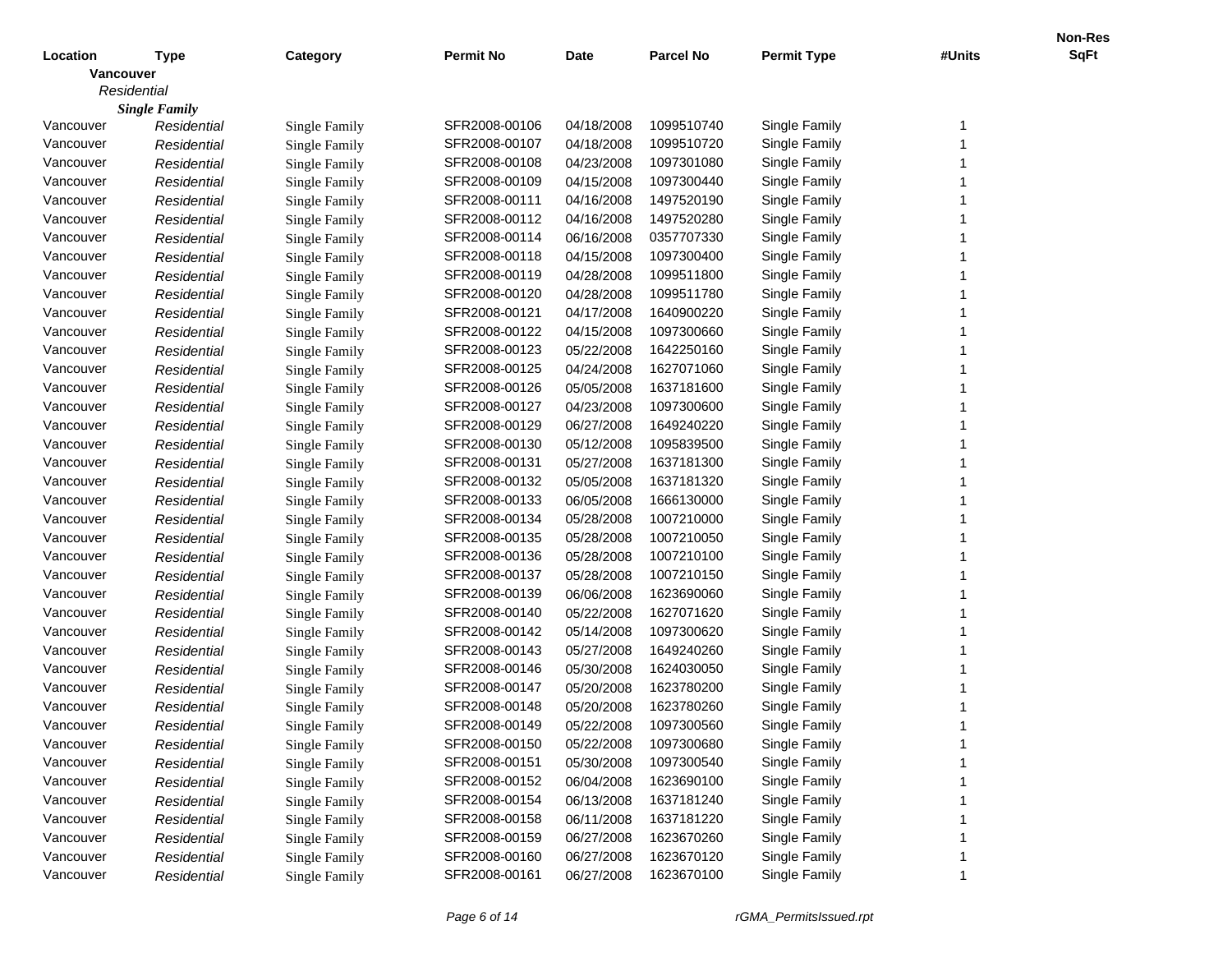|              |                                  |                      |                  |             |                  |                     |        | <b>Non-Res</b>             |
|--------------|----------------------------------|----------------------|------------------|-------------|------------------|---------------------|--------|----------------------------|
| Location     | <b>Type</b>                      | Category             | <b>Permit No</b> | <b>Date</b> | <b>Parcel No</b> | <b>Permit Type</b>  | #Units | <b>SqFt</b>                |
| Vancouver    |                                  |                      |                  |             |                  |                     |        |                            |
| Residential  |                                  |                      |                  |             |                  |                     |        |                            |
|              | <b>Single Family</b>             |                      |                  |             |                  |                     |        |                            |
| Vancouver    | Residential                      | <b>Single Family</b> | SFR2008-00162    | 06/27/2008  | 1623670340       | Single Family       | 1      |                            |
| Vancouver    | Residential                      | Single Family        | SFR2008-00163    | 05/29/2008  | 1097300120       | Single Family       | 1      |                            |
| Vancouver    | Residential                      | Single Family        | SFR2008-00164    | 06/05/2008  | 1097300760       | Single Family       | 1      |                            |
| Vancouver    | Residential                      | Single Family        | SFR2008-00165    | 06/26/2008  | 1095839540       | Single Family       | 1      |                            |
| Vancouver    | Residential                      | Single Family        | SFR2008-00166    | 06/26/2008  | 1095839640       | Single Family       | 1      |                            |
| Vancouver    | Residential                      | Single Family        | SFR2008-00168    | 06/06/2008  | 1623690040       | Single Family       | 1      |                            |
| Vancouver    | Residential                      | Single Family        | SFR2008-00170    | 06/17/2008  | 1097300420       | Single Family       | 1      |                            |
| Vancouver    | Residential                      | Single Family        | SFR2008-00192    | 06/26/2008  | 1623780240       | Single Family       | 1      |                            |
| Vancouver    | Residential                      | Single Family        | SFR2008-00193    | 06/25/2008  | 1637181100       | Single Family       | 1      |                            |
| Vancouver    | Residential                      | Single Family        | SFR2008-00194    | 06/25/2008  | 1637181120       | Single Family       | 1      |                            |
| Vancouver    | Residential                      | <b>Single Family</b> | SFR2008-00195    | 06/19/2008  | 1640900020       | Single Family       | 1      |                            |
| Vancouver    | Residential                      | <b>Single Family</b> | SFR2008-00197    | 06/16/2008  | 0921320120       | Single Family       |        |                            |
| Vancouver    | Residential                      | <b>Single Family</b> | SFR2008-00198    | 06/16/2008  | 0921320140       | Single Family       | 1      |                            |
| Vancouver    | Residential                      | <b>Single Family</b> | SFR2008-00199    | 06/16/2008  | 0921320160       | Single Family       | 1      |                            |
| Vancouver    | Residential                      | Single Family        | SFR2008-00200    | 06/16/2008  | 0921320180       | Single Family       | 1      |                            |
| Vancouver    | Residential                      | Single Family        | SFR2008-00208    | 06/25/2008  | 1097300460       | Single Family       | 1      |                            |
|              |                                  |                      |                  |             |                  |                     | 83     | <b>Total Single Family</b> |
|              |                                  |                      |                  |             |                  | Vancouver Sub Total | 91     | 4,710,208                  |
|              |                                  |                      |                  |             |                  |                     |        |                            |
|              | Vancouver UGA<br>Non-Residential |                      |                  |             |                  |                     |        |                            |
| Vancouver UG | Non-Residential                  | Industrial           | COM2007-00335    | 04/24/2008  | 1491310000       | Industrial          |        | 9,384                      |
| Residential  |                                  |                      |                  |             |                  |                     |        |                            |
|              | <b>Multi-Family</b>              |                      |                  |             |                  |                     |        |                            |
| Vancouver UG | Residential                      | Multi-Family         | MFR2008-00001    | 06/13/2008  | 1453110000       | Multi-Family        | 26     |                            |
|              |                                  |                      |                  |             |                  |                     | 26     | <b>Total Multi-Family</b>  |
|              | <b>Single Family</b>             |                      |                  |             |                  |                     |        |                            |
| Vancouver UG | Residential                      | Mobile Home          | MOH2008-00011    | 05/07/2008  | 1086200000       | Mobile Home         | 1      |                            |
| Vancouver UG | Residential                      | Single Family        | SFR2006-00842    | 06/16/2008  | 1856681220       | Single Family       |        |                            |
| Vancouver UG | Residential                      | <b>Single Family</b> | SFR2007-00784    | 04/14/2008  | 1569460260       | Single Family       |        |                            |
| Vancouver UG | Residential                      | Single Family        | SFR2007-00823    | 06/09/2008  | 2000990020       | Single Family       |        |                            |
| Vancouver UG | Residential                      | Single Family        | SFR2007-00849    | 04/11/2008  | 1569460340       | Single Family       |        |                            |
| Vancouver UG | Residential                      | <b>Single Family</b> | SFR2007-00951    | 04/10/2008  | 2000990600       | Single Family       |        |                            |
| Vancouver UG | Residential                      | <b>Single Family</b> | SFR2007-00995    | 04/25/2008  | 1863000000       | Single Family       |        |                            |
| Vancouver UG | Residential                      | <b>Single Family</b> | SFR2007-01188    | 04/22/2008  | 1049020120       | Single Family       |        |                            |
| Vancouver UG | Residential                      | <b>Single Family</b> | SFR2007-01208    | 04/14/2008  | 1445210220       | Single Family       |        |                            |
| Vancouver UG | Residential                      | <b>Single Family</b> | SFR2007-01209    | 04/14/2008  | 1445210240       | Single Family       |        |                            |
| Vancouver UG | Residential                      | <b>Single Family</b> | SFR2007-01210    | 04/14/2008  | 1445210260       | Single Family       |        |                            |
| Vancouver UG | Residential                      | <b>Single Family</b> | SFR2007-01242    | 04/01/2008  | 1049020060       | Single Family       |        |                            |
| Vancouver UG | Residential                      | <b>Single Family</b> | SFR2007-01259    | 04/10/2008  | 1819160580       | Single Family       | 1      |                            |
|              |                                  |                      |                  |             |                  |                     |        |                            |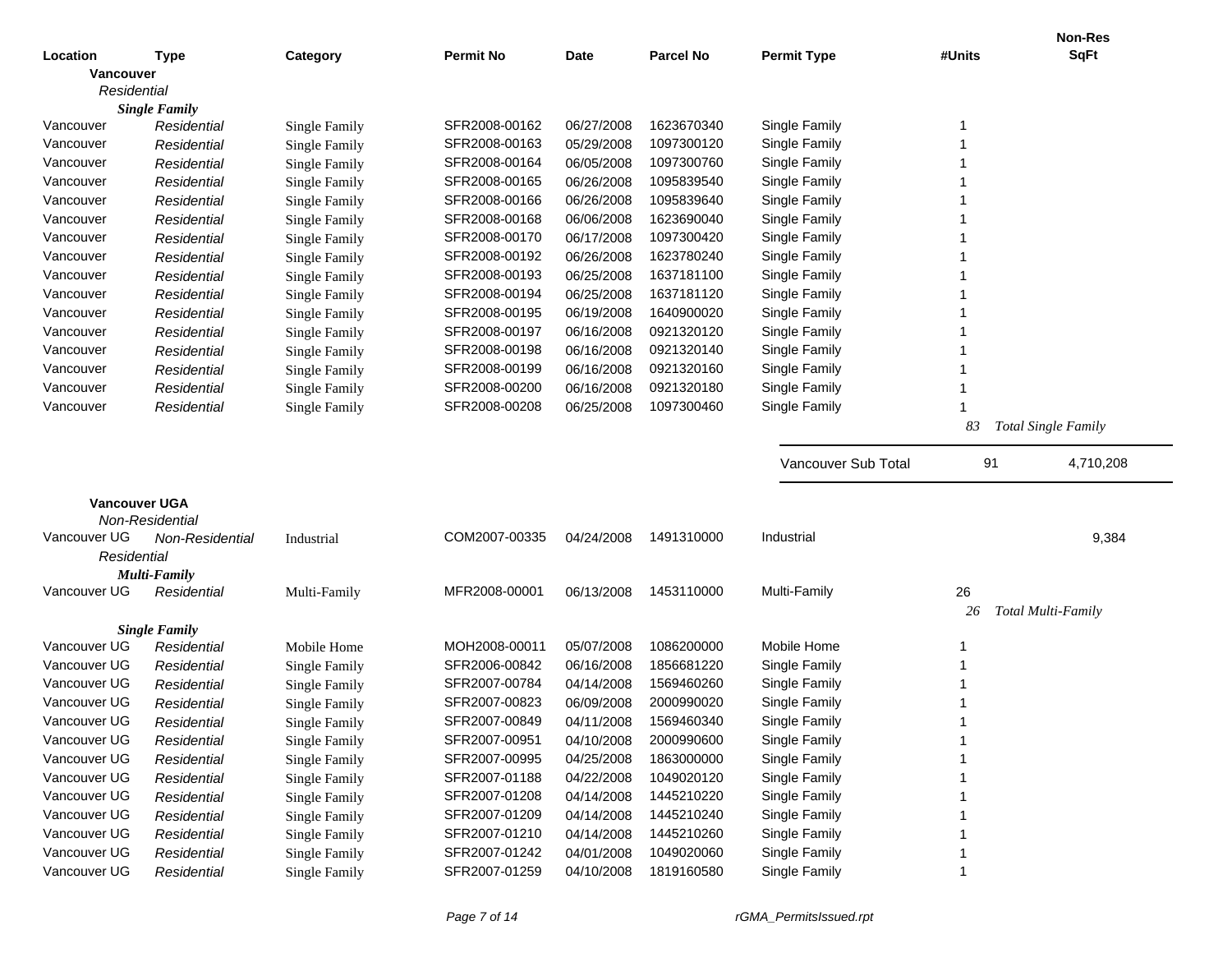|                      |                      |                      |                  |             |                  |                    |        | Non-Res     |
|----------------------|----------------------|----------------------|------------------|-------------|------------------|--------------------|--------|-------------|
| Location             | <b>Type</b>          | Category             | <b>Permit No</b> | <b>Date</b> | <b>Parcel No</b> | <b>Permit Type</b> | #Units | <b>SqFt</b> |
| <b>Vancouver UGA</b> |                      |                      |                  |             |                  |                    |        |             |
| Residential          |                      |                      |                  |             |                  |                    |        |             |
|                      | <b>Single Family</b> |                      |                  |             |                  |                    |        |             |
| Vancouver UG         | Residential          | Single Family        | SFR2008-00018    | 06/11/2008  | 2003370840       | Single Family      | -1     |             |
| Vancouver UG         | Residential          | <b>Single Family</b> | SFR2008-00060    | 06/19/2008  | 1479670140       | Single Family      |        |             |
| Vancouver UG         | Residential          | <b>Single Family</b> | SFR2008-00061    | 06/19/2008  | 1479670160       | Single Family      |        |             |
| Vancouver UG         | Residential          | <b>Single Family</b> | SFR2008-00062    | 06/19/2008  | 1479670180       | Single Family      |        |             |
| Vancouver UG         | Residential          | <b>Single Family</b> | SFR2008-00063    | 06/19/2008  | 1479670200       | Single Family      |        |             |
| Vancouver UG         | Residential          | <b>Single Family</b> | SFR2008-00115    | 04/21/2008  | 1049300460       | Single Family      |        |             |
| Vancouver UG         | Residential          | <b>Single Family</b> | SFR2008-00116    | 04/23/2008  | 1569460020       | Single Family      |        |             |
| Vancouver UG         | Residential          | <b>Single Family</b> | SFR2008-00137    | 06/25/2008  | 1060360600       | Single Family      |        |             |
| Vancouver UG         | Residential          | <b>Single Family</b> | SFR2008-00155    | 04/02/2008  | 1608550300       | Single Family      |        |             |
| Vancouver UG         | Residential          | <b>Single Family</b> | SFR2008-00166    | 04/22/2008  | 2003371300       | Single Family      |        |             |
| Vancouver UG         | Residential          | <b>Single Family</b> | SFR2008-00167    | 04/22/2008  | 2003370920       | Single Family      |        |             |
| Vancouver UG         | Residential          | <b>Single Family</b> | SFR2008-00169    | 04/01/2008  | 2003370260       | Single Family      |        |             |
| Vancouver UG         | Residential          | <b>Single Family</b> | SFR2008-00176    | 04/15/2008  | 1049300360       | Single Family      |        |             |
| Vancouver UG         | Residential          | <b>Single Family</b> | SFR2008-00177    | 04/15/2008  | 1049300580       | Single Family      |        |             |
| Vancouver UG         | Residential          | <b>Single Family</b> | SFR2008-00185    | 04/16/2008  | 2003370060       | Single Family      |        |             |
| Vancouver UG         | Residential          | <b>Single Family</b> | SFR2008-00187    | 04/01/2008  | 2003370780       | Single Family      |        |             |
| Vancouver UG         | Residential          | <b>Single Family</b> | SFR2008-00189    | 04/01/2008  | 1049020040       | Single Family      |        |             |
| Vancouver UG         | Residential          | <b>Single Family</b> | SFR2008-00190    | 04/15/2008  | 1049300620       | Single Family      |        |             |
| Vancouver UG         | Residential          | <b>Single Family</b> | SFR2008-00191    | 04/15/2008  | 1049300600       | Single Family      |        |             |
| Vancouver UG         | Residential          | <b>Single Family</b> | SFR2008-00193    | 04/14/2008  | 1570320020       | Single Family      |        |             |
| Vancouver UG         | Residential          | <b>Single Family</b> | SFR2008-00194    | 05/02/2008  | 1872200150       | Single Family      |        |             |
| Vancouver UG         | Residential          | <b>Single Family</b> | SFR2008-00198    | 04/10/2008  | 1819080240       | Single Family      |        |             |
| Vancouver UG         | Residential          | <b>Single Family</b> | SFR2008-00199    | 05/06/2008  | 1819080060       | Single Family      |        |             |
| Vancouver UG         | Residential          | <b>Single Family</b> | SFR2008-00201    | 05/13/2008  | 1856681200       | Single Family      |        |             |
| Vancouver UG         | Residential          | <b>Single Family</b> | SFR2008-00202    | 04/23/2008  | 1865920160       | Single Family      |        |             |
| Vancouver UG         | Residential          | <b>Single Family</b> | SFR2008-00203    | 04/18/2008  | 1865920060       | Single Family      |        |             |
| Vancouver UG         | Residential          | <b>Single Family</b> | SFR2008-00204    | 04/18/2008  | 1865920140       | Single Family      |        |             |
| Vancouver UG         | Residential          | <b>Single Family</b> | SFR2008-00208    | 04/14/2008  | 1897470320       | Single Family      |        |             |
| Vancouver UG         | Residential          | <b>Single Family</b> | SFR2008-00210    | 04/24/2008  | 1567910120       | Single Family      |        |             |
| Vancouver UG         | Residential          | <b>Single Family</b> | SFR2008-00211    | 04/28/2008  | 1897470100       | Single Family      |        |             |
| Vancouver UG         | Residential          | <b>Single Family</b> | SFR2008-00214    | 04/28/2008  | 1897470180       | Single Family      |        |             |
| Vancouver UG         | Residential          | <b>Single Family</b> | SFR2008-00216    | 05/06/2008  | 2003371280       | Single Family      |        |             |
| Vancouver UG         | Residential          | Single Family        | SFR2008-00217    | 05/02/2008  | 1080270440       | Single Family      |        |             |
| Vancouver UG         | Residential          | <b>Single Family</b> | SFR2008-00218    | 05/02/2008  | 2003510180       | Single Family      |        |             |
| Vancouver UG         | Residential          | Single Family        | SFR2008-00219    | 06/10/2008  | 1081600380       | Single Family      |        |             |
| Vancouver UG         | Residential          | Single Family        | SFR2008-00220    | 04/14/2008  | 1080270340       | Single Family      |        |             |
| Vancouver UG         | Residential          | Single Family        | SFR2008-00221    | 04/14/2008  | 1052600820       | Single Family      |        |             |
| Vancouver UG         | Residential          | Single Family        | SFR2008-00222    | 04/14/2008  | 1080270760       | Single Family      |        |             |
| Vancouver UG         | Residential          | Single Family        | SFR2008-00228    | 04/07/2008  | 1996120580       | Single Family      |        |             |
| Vancouver UG         | Residential          | <b>Single Family</b> | SFR2008-00230    | 04/28/2008  | 1642820200       | Single Family      |        |             |
| Vancouver UG         | Residential          | <b>Single Family</b> | SFR2008-00232    | 04/14/2008  | 1996230520       | Single Family      |        |             |
|                      |                      |                      |                  |             |                  |                    |        |             |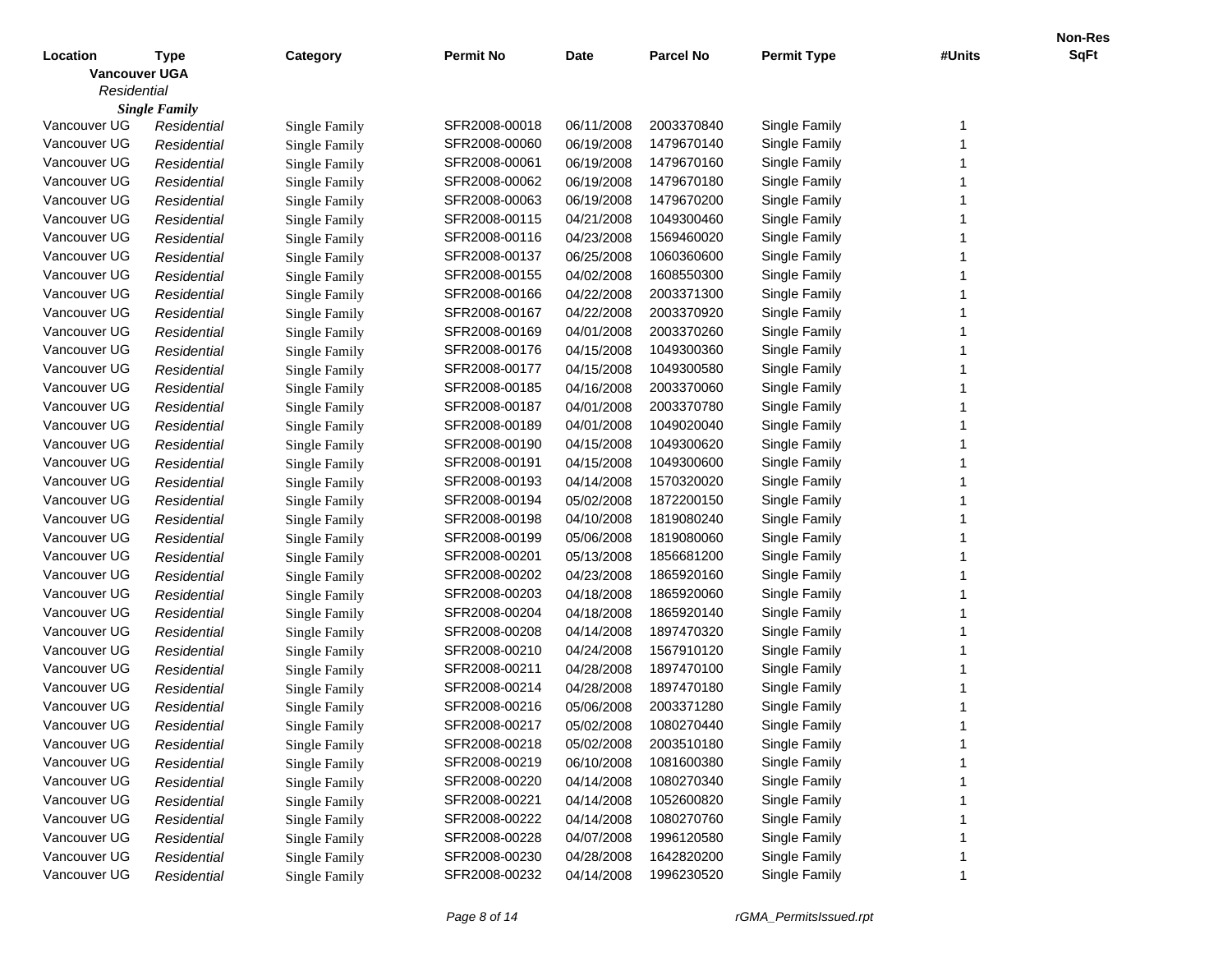|                      |                      |                      |                  |             |                  |                    |        | Non-Res     |
|----------------------|----------------------|----------------------|------------------|-------------|------------------|--------------------|--------|-------------|
| Location             | <b>Type</b>          | Category             | <b>Permit No</b> | <b>Date</b> | <b>Parcel No</b> | <b>Permit Type</b> | #Units | <b>SqFt</b> |
| <b>Vancouver UGA</b> |                      |                      |                  |             |                  |                    |        |             |
| Residential          |                      |                      |                  |             |                  |                    |        |             |
|                      | <b>Single Family</b> |                      |                  |             |                  |                    |        |             |
| Vancouver UG         | Residential          | Single Family        | SFR2008-00234    | 04/10/2008  | 1996120900       | Single Family      | -1     |             |
| Vancouver UG         | Residential          | <b>Single Family</b> | SFR2008-00236    | 04/07/2008  | 1897470160       | Single Family      |        |             |
| Vancouver UG         | Residential          | <b>Single Family</b> | SFR2008-00237    | 04/29/2008  | 1865920040       | Single Family      |        |             |
| Vancouver UG         | Residential          | <b>Single Family</b> | SFR2008-00239    | 05/01/2008  | 1871360000       | Single Family      |        |             |
| Vancouver UG         | Residential          | <b>Single Family</b> | SFR2008-00246    | 05/02/2008  | 1993540000       | Single Family      |        |             |
| Vancouver UG         | Residential          | <b>Single Family</b> | SFR2008-00248    | 04/24/2008  | 1455361080       | Single Family      |        |             |
| Vancouver UG         | Residential          | <b>Single Family</b> | SFR2008-00249    | 04/24/2008  | 1455361100       | Single Family      |        |             |
| Vancouver UG         | Residential          | <b>Single Family</b> | SFR2008-00250    | 04/24/2008  | 1455361120       | Single Family      |        |             |
| Vancouver UG         | Residential          | <b>Single Family</b> | SFR2008-00251    | 04/24/2008  | 1455361140       | Single Family      |        |             |
| Vancouver UG         | Residential          | <b>Single Family</b> | SFR2008-00252    | 04/24/2008  | 1455361160       | Single Family      |        |             |
| Vancouver UG         | Residential          | <b>Single Family</b> | SFR2008-00253    | 04/24/2008  | 1455361180       | Single Family      |        |             |
| Vancouver UG         | Residential          | <b>Single Family</b> | SFR2008-00260    | 06/12/2008  | 1058960000       | Single Family      |        |             |
| Vancouver UG         | Residential          | <b>Single Family</b> | SFR2008-00261    | 05/01/2008  | 1182300040       | Single Family      |        |             |
| Vancouver UG         | Residential          | <b>Single Family</b> | SFR2008-00263    | 04/25/2008  | 1996120620       | Single Family      |        |             |
| Vancouver UG         | Residential          | <b>Single Family</b> | SFR2008-00264    | 04/17/2008  | 1996120960       | Single Family      |        |             |
| Vancouver UG         | Residential          | <b>Single Family</b> | SFR2008-00266    | 05/02/2008  | 2003510200       | Single Family      |        |             |
| Vancouver UG         | Residential          | <b>Single Family</b> | SFR2008-00267    | 05/08/2008  | 1566960140       | Single Family      |        |             |
| Vancouver UG         | Residential          | <b>Single Family</b> | SFR2008-00268    | 04/24/2008  | 1565090300       | Single Family      |        |             |
| Vancouver UG         | Residential          | <b>Single Family</b> | SFR2008-00269    | 04/28/2008  | 1882200360       | Single Family      |        |             |
| Vancouver UG         | Residential          | <b>Single Family</b> | SFR2008-00271    | 04/16/2008  | 1049900420       | Single Family      |        |             |
| Vancouver UG         | Residential          | <b>Single Family</b> | SFR2008-00272    | 04/16/2008  | 1049900460       | Single Family      |        |             |
| Vancouver UG         | Residential          | <b>Single Family</b> | SFR2008-00273    | 04/16/2008  | 1049900620       | Single Family      |        |             |
| Vancouver UG         | Residential          | <b>Single Family</b> | SFR2008-00278    | 04/28/2008  | 1889440060       | Single Family      |        |             |
| Vancouver UG         | Residential          | <b>Single Family</b> | SFR2008-00279    | 06/19/2008  | 0995350480       | Single Family      |        |             |
| Vancouver UG         | Residential          | <b>Single Family</b> | SFR2008-00287    | 05/01/2008  | 1996120700       | Single Family      |        |             |
| Vancouver UG         | Residential          | <b>Single Family</b> | SFR2008-00289    | 05/19/2008  | 1040700180       | Single Family      |        |             |
| Vancouver UG         | Residential          | <b>Single Family</b> | SFR2008-00292    | 05/29/2008  | 1080270580       | Single Family      |        |             |
| Vancouver UG         | Residential          | <b>Single Family</b> | SFR2008-00294    | 06/02/2008  | 2003370180       | Single Family      |        |             |
| Vancouver UG         | Residential          | <b>Single Family</b> | SFR2008-00298    | 06/05/2008  | 2003371260       | Single Family      |        |             |
| Vancouver UG         | Residential          | <b>Single Family</b> | SFR2008-00305    | 04/25/2008  | 1882200400       | Single Family      |        |             |
| Vancouver UG         | Residential          | <b>Single Family</b> | SFR2008-00307    | 05/20/2008  | 1567910020       | Single Family      |        |             |
| Vancouver UG         | Residential          | <b>Single Family</b> | SFR2008-00309    | 06/25/2008  | 0995350600       | Single Family      |        |             |
| Vancouver UG         | Residential          | Single Family        | SFR2008-00311    | 05/05/2008  | 1882200380       | Single Family      |        |             |
| Vancouver UG         | Residential          | <b>Single Family</b> | SFR2008-00312    | 05/19/2008  | 1894920080       | Single Family      |        |             |
| Vancouver UG         | Residential          | Single Family        | SFR2008-00313    | 05/19/2008  | 1894920060       | Single Family      |        |             |
| Vancouver UG         | Residential          | Single Family        | SFR2008-00320    | 06/16/2008  | 1182300580       | Single Family      |        |             |
| Vancouver UG         | Residential          | Single Family        | SFR2008-00322    | 06/19/2008  | 1564390150       | Single Family      |        |             |
| Vancouver UG         | Residential          | Single Family        | SFR2008-00323    | 06/18/2008  | 1080270640       | Single Family      |        |             |
| Vancouver UG         | Residential          | Single Family        | SFR2008-00324    | 05/29/2008  | 1080270460       | Single Family      |        |             |
| Vancouver UG         | Residential          | <b>Single Family</b> | SFR2008-00326    | 05/29/2008  | 1080270360       | Single Family      |        |             |
| Vancouver UG         | Residential          | <b>Single Family</b> | SFR2008-00327    | 05/29/2008  | 1080270480       | Single Family      |        |             |
|                      |                      |                      |                  |             |                  |                    |        |             |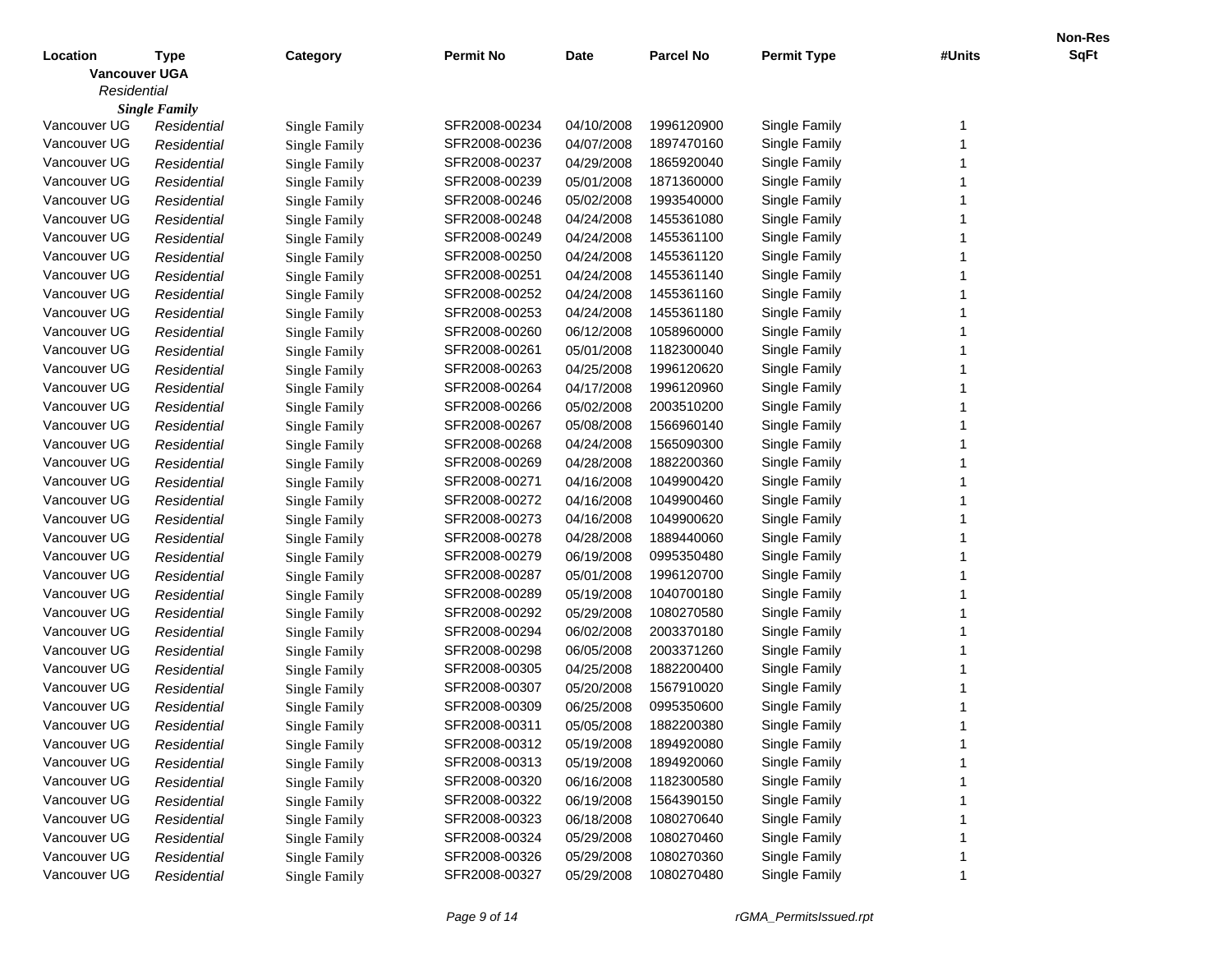|                      |                      |               |                  |             |                  |                         |        | <b>Non-Res</b>             |
|----------------------|----------------------|---------------|------------------|-------------|------------------|-------------------------|--------|----------------------------|
| Location             | Type                 | Category      | <b>Permit No</b> | <b>Date</b> | <b>Parcel No</b> | <b>Permit Type</b>      | #Units | <b>SqFt</b>                |
| <b>Vancouver UGA</b> |                      |               |                  |             |                  |                         |        |                            |
| Residential          |                      |               |                  |             |                  |                         |        |                            |
|                      | <b>Single Family</b> |               |                  |             |                  |                         |        |                            |
| Vancouver UG         | Residential          | Single Family | SFR2008-00328    | 05/29/2008  | 1080270600       | Single Family           |        |                            |
| Vancouver UG         | Residential          | Single Family | SFR2008-00329    | 05/13/2008  | 1882200440       | Single Family           |        |                            |
| Vancouver UG         | Residential          | Single Family | SFR2008-00337    | 05/27/2008  | 1897470260       | Single Family           |        |                            |
| Vancouver UG         | Residential          | Single Family | SFR2008-00345    | 06/20/2008  | 1049300440       | Single Family           |        |                            |
| Vancouver UG         | Residential          | Single Family | SFR2008-00346    | 06/09/2008  | 1608550580       | Single Family           |        |                            |
| Vancouver UG         | Residential          | Single Family | SFR2008-00348    | 06/16/2008  | 1182300400       | Single Family           |        |                            |
| Vancouver UG         | Residential          | Single Family | SFR2008-00349    | 06/20/2008  | 1049300400       | Single Family           |        |                            |
| Vancouver UG         | Residential          | Single Family | SFR2008-00350    | 06/20/2008  | 1049300420       | Single Family           |        |                            |
| Vancouver UG         | Residential          | Single Family | SFR2008-00361    | 06/11/2008  | 1889970100       | Single Family           |        |                            |
| Vancouver UG         | Residential          | Single Family | SFR2008-00363    | 06/09/2008  | 1040700340       | Single Family           |        |                            |
| Vancouver UG         | Residential          | Single Family | SFR2008-00368    | 06/09/2008  | 1889360340       | Single Family           |        |                            |
| Vancouver UG         | Residential          | Single Family | SFR2008-00369    | 06/10/2008  | 2006100100       | Single Family           |        |                            |
| Vancouver UG         | Residential          | Single Family | SFR2008-00371    | 06/09/2008  | 1040510120       | Single Family           |        |                            |
| Vancouver UG         | Residential          | Single Family | SFR2008-00372    | 06/16/2008  | 1182300060       | Single Family           |        |                            |
| Vancouver UG         | Residential          | Single Family | SFR2008-00399    | 06/24/2008  | 1045300060       | Single Family           |        |                            |
| Vancouver UG         | Residential          | Single Family | SFR2008-00401    | 06/23/2008  | 1049900680       | Single Family           |        |                            |
| Vancouver UG         | Residential          | Single Family | SFR2008-00402    | 06/24/2008  | 1996120340       | Single Family           |        |                            |
| Vancouver UG         | Residential          | Single Family | SFR2008-00403    | 06/24/2008  | 1996120880       | Single Family           |        |                            |
| Vancouver UG         | Residential          | Single Family | SFR2008-00410    | 06/24/2008  | 1996120320       | Single Family           |        |                            |
|                      |                      |               |                  |             |                  |                         | 114    | <b>Total Single Family</b> |
|                      |                      |               |                  |             |                  |                         |        |                            |
|                      |                      |               |                  |             |                  | Vancouver UGA Sub Total | 140    | 9,384                      |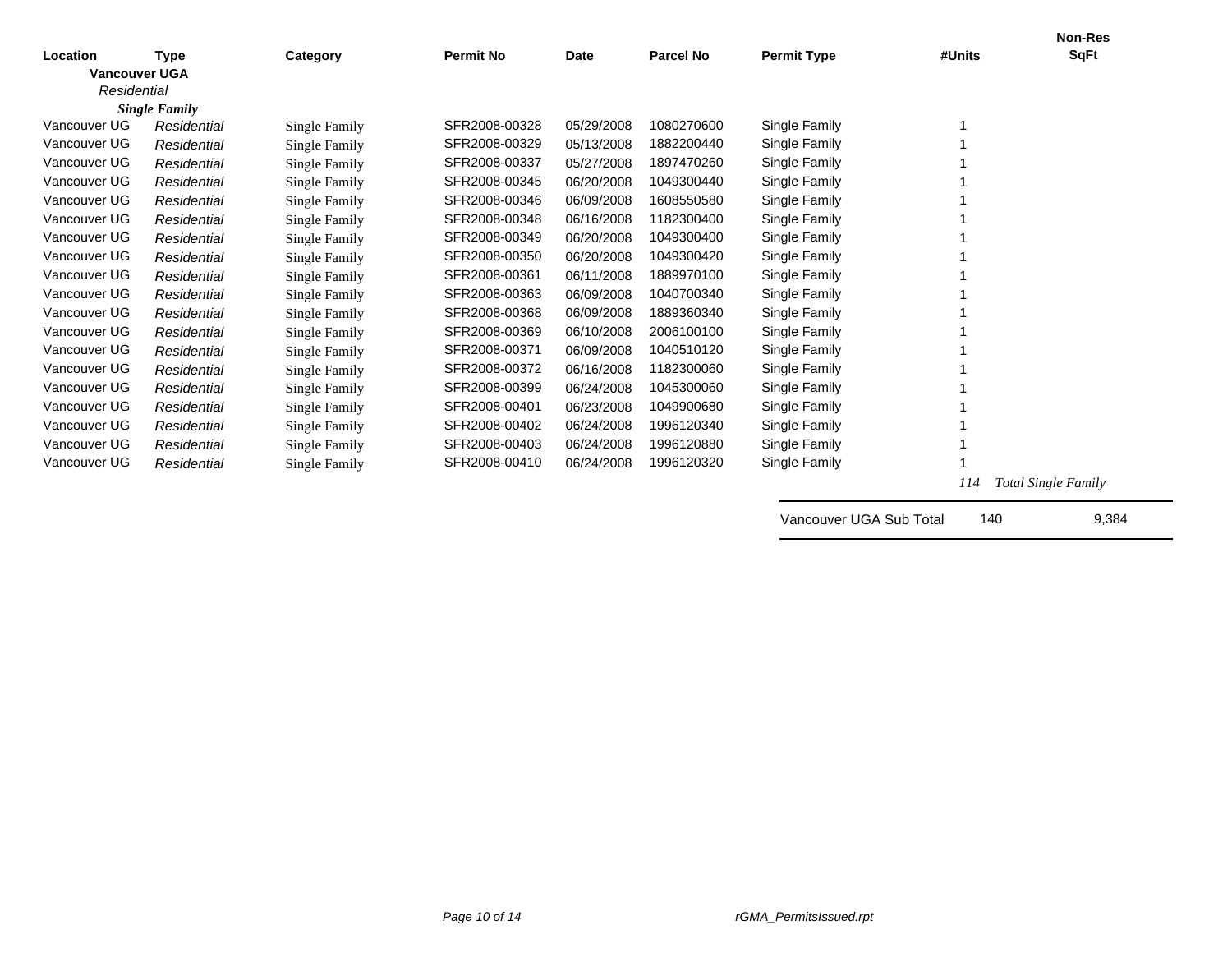|           |                      |                      |                  |             |                  |                     |         | <b>Non-Res</b>      |
|-----------|----------------------|----------------------|------------------|-------------|------------------|---------------------|---------|---------------------|
| Location  | <b>Type</b>          | Category             | <b>Permit No</b> | <b>Date</b> | <b>Parcel No</b> | <b>Permit Type</b>  | #Units  | <b>SqFt</b>         |
| Washougal |                      |                      |                  |             |                  |                     |         |                     |
|           | Residential          |                      |                  |             |                  |                     |         |                     |
|           | Multi-Family         |                      |                  |             |                  |                     |         |                     |
| Washougal | Residential          | Multi-Family         | 7070754          | 06/13/2008  | 1230121220       | Multi-Family        | $\,6\,$ |                     |
| Washougal | Residential          | Multi-Family         | 7110025          | 06/13/2008  | 1230121240       | Multi-Family        | 6       |                     |
|           |                      |                      |                  |             |                  |                     | 12      | Total Multi-Family  |
|           | <b>Single Family</b> |                      |                  |             |                  |                     |         |                     |
| Washougal | Residential          | Single Family        | 7070887          | 04/24/2008  | 1341404000       | Single Family       |         |                     |
| Washougal | Residential          | Single Family        | 7070889          | 04/24/2008  | 1341404040       | Single Family       |         |                     |
| Washougal | Residential          | <b>Single Family</b> | 7070890          | 06/17/2008  | 1341404060       | Single Family       |         |                     |
| Washougal | Residential          | Single Family        | 7070897          | 06/19/2008  | 1300360620       | Single Family       |         |                     |
| Washougal | Residential          | <b>Single Family</b> | 7120008          | 04/24/2008  | 1314320100       | Single Family       |         |                     |
| Washougal | Residential          | <b>Single Family</b> | 7120035          | 06/03/2008  | 1300310420       | Single Family       |         |                     |
| Washougal | Residential          | <b>Single Family</b> | 8030037          | 06/19/2008  | 1314320080       | Single Family       |         |                     |
| Washougal | Residential          | <b>Single Family</b> | 8030039          | 04/24/2008  | 1314320120       | Single Family       |         |                     |
| Washougal | Residential          | <b>Single Family</b> | 8030054          | 04/07/2008  | 0765160470       | Single Family       |         |                     |
| Washougal | Residential          | <b>Single Family</b> | 8030056          | 05/05/2008  | 1300460520       | Single Family       |         |                     |
| Washougal | Residential          | <b>Single Family</b> | 8030063          | 04/04/2008  | 1328180220       | Single Family       |         |                     |
| Washougal | Residential          | <b>Single Family</b> | 8030064          | 04/04/2008  | 1328180240       | Single Family       |         |                     |
| Washougal | Residential          | <b>Single Family</b> | 8040005          | 04/11/2008  | 1328180260       | Single Family       |         |                     |
| Washougal | Residential          | <b>Single Family</b> | 8040006          | 04/15/2008  | 1328180280       | Single Family       |         |                     |
| Washougal | Residential          | <b>Single Family</b> | 8040040          | 05/08/2008  | 1300460280       | Single Family       |         |                     |
| Washougal | Residential          | Single Family        | 8040051          | 05/30/2008  | 1230110320       | Single Family       |         |                     |
| Washougal | Residential          | Single Family        | 8040072          | 05/12/2008  | 1230071140       | Single Family       |         |                     |
| Washougal | Residential          | Single Family        | 8050031          | 05/20/2008  | 1341403940       | Single Family       |         |                     |
|           |                      |                      |                  |             |                  |                     | 18      | Total Single Family |
|           |                      |                      |                  |             |                  |                     |         |                     |
|           |                      |                      |                  |             |                  | Washougal Sub Total | 30      | 0                   |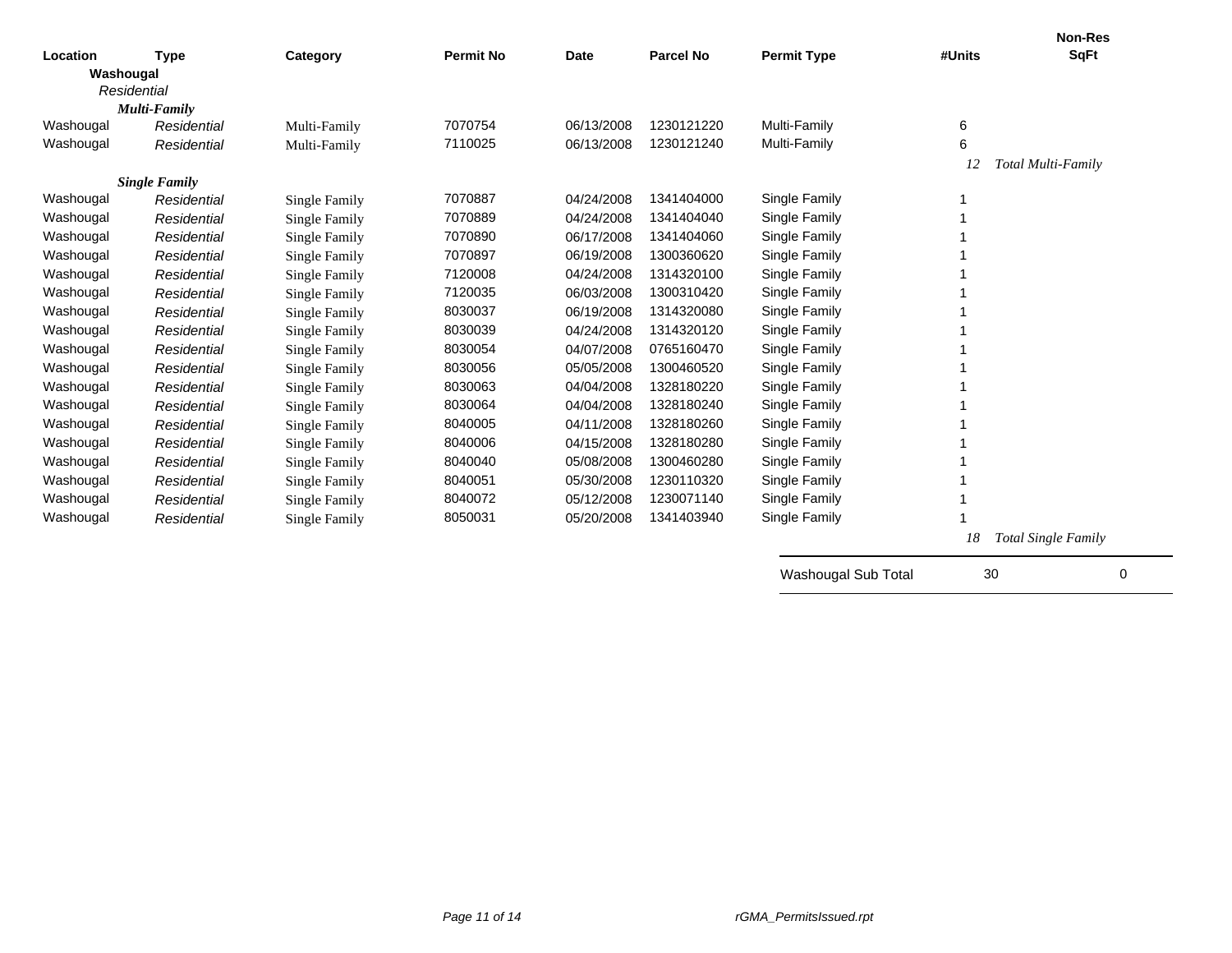|          |                      |               |                  |             |                  |                         |        | <b>Non-Res</b>             |
|----------|----------------------|---------------|------------------|-------------|------------------|-------------------------|--------|----------------------------|
| Location | Type                 | Category      | <b>Permit No</b> | <b>Date</b> | <b>Parcel No</b> | <b>Permit Type</b>      | #Units | <b>SqFt</b>                |
| Yacolt   |                      |               |                  |             |                  |                         |        |                            |
|          | Residential          |               |                  |             |                  |                         |        |                            |
|          | <b>Single Family</b> |               |                  |             |                  |                         |        |                            |
| Yacolt   | Residential          | Single Family | SFR2008-00186    | 04/11/2008  | 0649150000       | Single Family           |        |                            |
| Yacolt   | Residential          | Single Family | SFR2008-00242    | 05/06/2008  | 2296630340       | Single Family           |        |                            |
| Yacolt   | Residential          | Single Family | SFR2008-00318    | 05/23/2008  | 2296630360       | Single Family           |        |                            |
| Yacolt   | Residential          | Single Family | SFR2008-00335    | 06/06/2008  | 0656030000       | Single Family           |        |                            |
|          |                      |               |                  |             |                  |                         |        | <b>Total Single Family</b> |
|          |                      |               |                  |             |                  | <b>Yacolt Sub Total</b> | 4      | 0                          |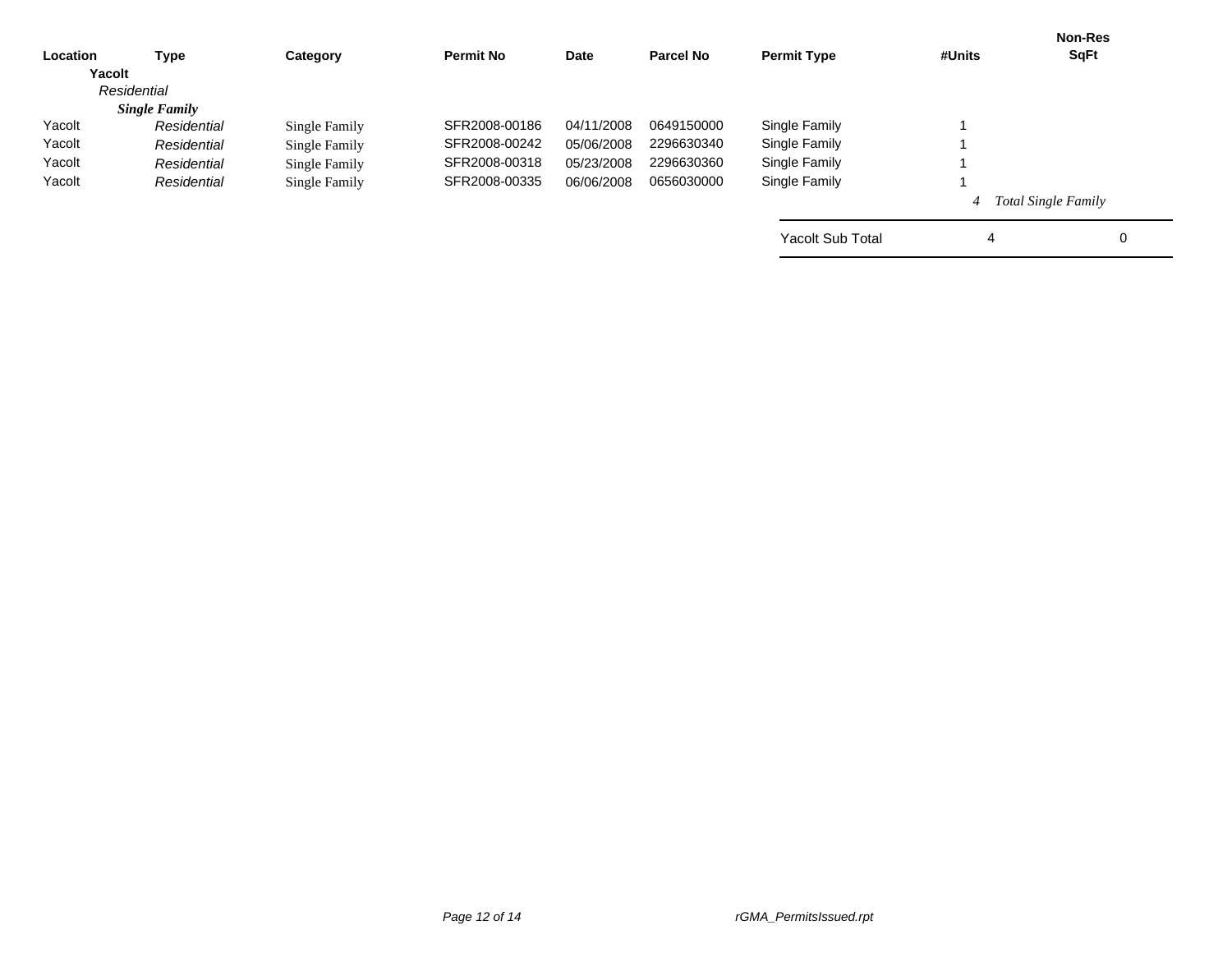|                |                             |                      |                  |             |                  |                    |        | <b>Non-Res</b> |
|----------------|-----------------------------|----------------------|------------------|-------------|------------------|--------------------|--------|----------------|
| Location       | Type                        | Category             | <b>Permit No</b> | <b>Date</b> | <b>Parcel No</b> | <b>Permit Type</b> | #Units | <b>SqFt</b>    |
|                | <b>Clark County (Rural)</b> |                      |                  |             |                  |                    |        |                |
| Residential    |                             |                      |                  |             |                  |                    |        |                |
|                | <b>Single Family</b>        |                      |                  |             |                  |                    |        |                |
| Clark County   | Residential                 | Mobile Home          | MOH2008-00015    | 05/27/2008  | 2378520000       | Mobile Home        |        |                |
| Clark County ( | Residential                 | Mobile Home          | MOH2008-00016    | 05/19/2008  | 2777030000       | Mobile Home        |        |                |
| Clark County ( | Residential                 | Mobile Home          | MOH2008-00018    | 06/27/2008  | 1420050000       | Mobile Home        |        |                |
| Clark County ( | Residential                 | Mobile Home          | MOH2008-00024    | 04/16/2008  | 2637760000       | Mobile Home        |        |                |
| Clark County ( | Residential                 | Mobile Home          | MOH2008-00026    | 04/07/2008  | 2056730000       | Mobile Home        |        |                |
| Clark County ( | Residential                 | Mobile Home          | MOH2008-00033    | 05/08/2008  | 1717030000       | Mobile Home        |        |                |
| Clark County ( | Residential                 | Mobile Home          | MOH2008-00037    | 06/06/2008  | 2274040000       | Mobile Home        |        |                |
| Clark County ( | Residential                 | <b>Single Family</b> | 08-131           | 04/23/2008  | 2290450060       | Single Family      |        |                |
| Clark County ( | Residential                 | <b>Single Family</b> | SFR2007-01060    | 04/15/2008  | 0965900000       | Single Family      |        |                |
| Clark County ( | Residential                 | <b>Single Family</b> | SFR2007-01235    | 04/01/2008  | 2522320000       | Single Family      |        |                |
| Clark County ( | Residential                 | <b>Single Family</b> | SFR2007-01271    | 05/30/2008  | 1879460540       | Single Family      |        |                |
| Clark County ( | Residential                 | <b>Single Family</b> | SFR2007-01272    | 05/30/2008  | 1879460560       | Single Family      |        |                |
| Clark County ( | Residential                 | <b>Single Family</b> | SFR2007-01305    | 06/06/2008  | 1745720000       | Single Family      |        |                |
| Clark County ( | Residential                 | <b>Single Family</b> | SFR2007-01316    | 04/03/2008  | 2252290000       | Single Family      |        |                |
| Clark County ( | Residential                 | <b>Single Family</b> | SFR2008-00005    | 05/20/2008  | 2099030000       | Single Family      |        |                |
| Clark County ( | Residential                 | <b>Single Family</b> | SFR2008-00087    | 04/01/2008  | 1947940000       | Single Family      |        |                |
| Clark County ( | Residential                 | <b>Single Family</b> | SFR2008-00095    | 04/24/2008  | 0962500000       | Single Family      |        |                |
| Clark County ( | Residential                 | <b>Single Family</b> | SFR2008-00119    | 04/25/2008  | 2571670000       | Single Family      |        |                |
| Clark County ( | Residential                 | <b>Single Family</b> | SFR2008-00156    | 04/14/2008  | 1709520000       | Single Family      |        |                |
| Clark County ( | Residential                 | <b>Single Family</b> | SFR2008-00172    | 04/25/2008  | 2616030000       | Single Family      |        |                |
| Clark County ( | Residential                 | <b>Single Family</b> | SFR2008-00173    | 04/08/2008  | 2052190000       | Single Family      |        |                |
| Clark County ( | Residential                 | <b>Single Family</b> | SFR2008-00174    | 04/21/2008  | 2610840000       | Single Family      |        |                |
| Clark County ( | Residential                 | <b>Single Family</b> | SFR2008-00184    | 06/10/2008  | 2361660000       | Single Family      |        |                |
| Clark County ( | Residential                 | <b>Single Family</b> | SFR2008-00188    | 04/08/2008  | 2040240060       | Single Family      |        |                |
| Clark County ( | Residential                 | <b>Single Family</b> | SFR2008-00197    | 06/09/2008  | 1291980000       | Single Family      |        |                |
| Clark County ( | Residential                 | <b>Single Family</b> | SFR2008-00207    | 05/01/2008  | 2646240000       | Single Family      |        |                |
| Clark County ( | Residential                 | <b>Single Family</b> | SFR2008-00209    | 05/08/2008  | 2645990000       | Single Family      |        |                |
| Clark County ( | Residential                 | Single Family        | SFR2008-00212    | 05/05/2008  | 2239130010       | Single Family      |        |                |
| Clark County ( | Residential                 | <b>Single Family</b> | SFR2008-00215    | 04/24/2008  | 1684200000       | Single Family      |        |                |
| Clark County ( | Residential                 | Single Family        | SFR2008-00238    | 05/01/2008  | 2243450000       | Single Family      |        |                |
| Clark County ( | Residential                 | Single Family        | SFR2008-00240    | 05/27/2008  | 2578230000       | Single Family      |        |                |
| Clark County ( | Residential                 | Single Family        | SFR2008-00258    | 05/23/2008  | 2768470000       | Single Family      |        |                |
| Clark County ( | Residential                 | Single Family        | SFR2008-00262    | 06/04/2008  | 1798520000       | Single Family      |        |                |
| Clark County ( | Residential                 | Single Family        | SFR2008-00265    | 05/15/2008  | 2560860000       | Single Family      |        |                |
| Clark County ( | Residential                 | Single Family        | SFR2008-00270    | 05/22/2008  | 1436990010       | Single Family      |        |                |
| Clark County ( | Residential                 | Single Family        | SFR2008-00274    | 05/19/2008  | 1979100000       | Single Family      |        |                |
| Clark County ( | Residential                 | <b>Single Family</b> | SFR2008-00275    | 05/27/2008  | 1783890000       | Single Family      |        |                |
| Clark County ( | Residential                 | Single Family        | SFR2008-00276    | 06/03/2008  | 1783890050       | Single Family      |        |                |
| Clark County ( | Residential                 | Single Family        | SFR2008-00285    | 04/23/2008  | 2256490000       | Single Family      |        |                |
| Clark County ( | Residential                 | Single Family        | SFR2008-00286    | 05/02/2008  | 1215601040       | Single Family      |        |                |
| Clark County ( |                             |                      | SFR2008-00291    | 06/09/2008  | 2347530000       | Single Family      |        |                |
|                | Residential                 | Single Family        |                  |             |                  |                    |        |                |